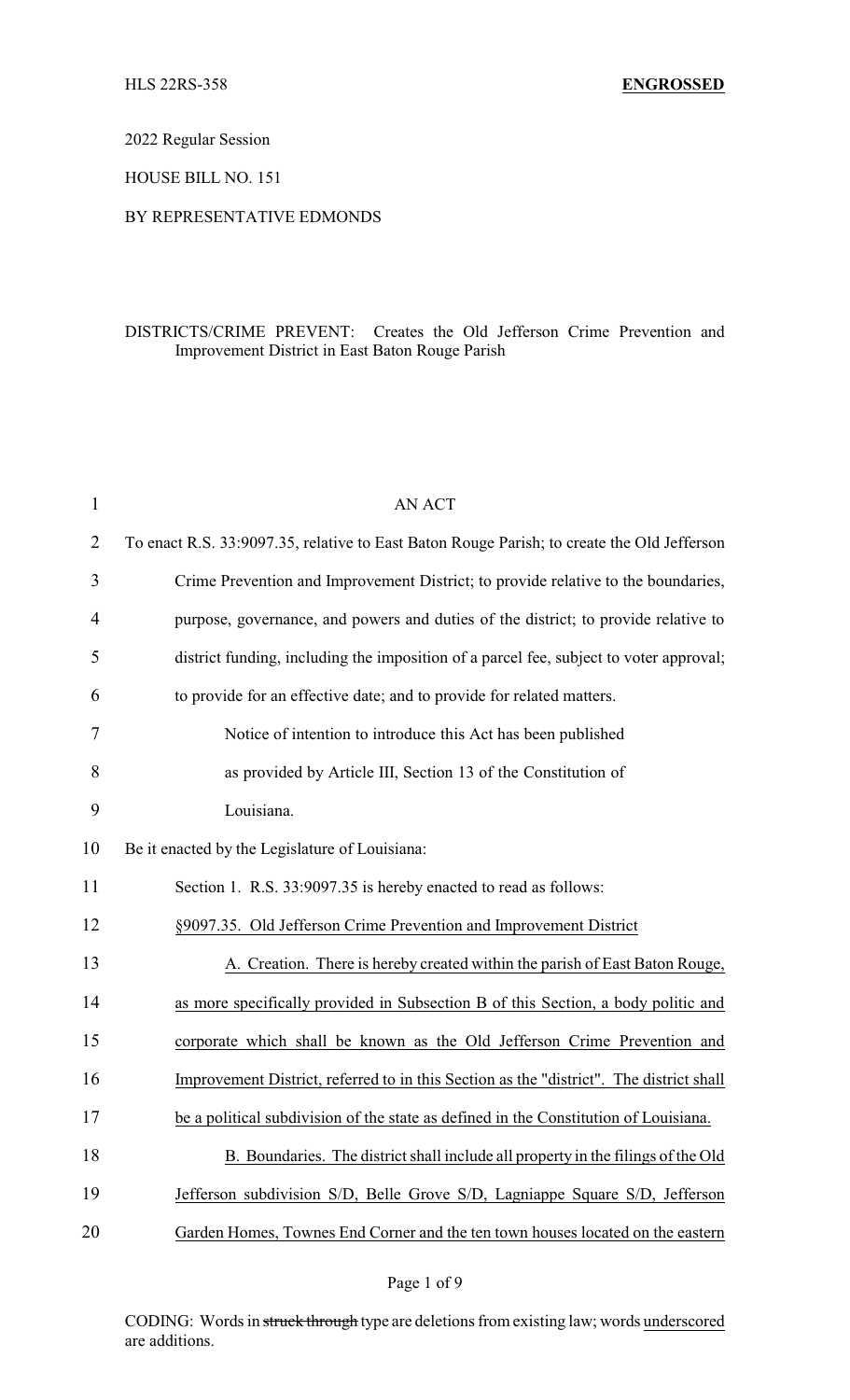| $\mathbf{1}$ | side of Baringer Road, which are legally identified as being part of the Jefferson Park |
|--------------|-----------------------------------------------------------------------------------------|
| 2            | Subdivision filed with the East Baton Rouge Parish Clerk of Court.                      |
| 3            | C. Purpose. The purpose of the district shall be to aid in crime prevention,            |
| 4            | to enhance security within the district, to provide for an increase in security patrols |
| 5            | in the district, and to provide for the overall betterment of the district.             |
| 6            | D. Governance. (1) The district shall be governed by a seven-member board               |
| 7            | of commissioners, referred to in this Section as the "board". The board shall be        |
| 8            | composed as follows:                                                                    |
| 9            | (a) The board of directors of the Old Jefferson Neighborhood Association                |
| 10           | shall appoint four members.                                                             |
| 11           | (b) The member of the Louisiana House of Representatives whose district                 |
| 12           | encompasses all or the greater portion of the area of the district shall appoint one    |
| 13           | member.                                                                                 |
| 14           | The member of the Louisiana Senate whose district encompasses all or<br>(c)             |
| 15           | the greater portion of the area of the district shall appoint one member.               |
| 16           | (d)<br>The assessor for the parish of East Baton Rouge shall appoint one                |
| 17           | member.                                                                                 |
| 18           | All members of the board shall own property and reside within the<br>(2)                |
| 19           | district and shall be qualified voters of the district.                                 |
| 20           | $(3)(a)$ Members shall serve four-year terms after the initial terms as provided        |
| 21           | in this Subparagraph. Two members shall serve an initial term of one year; two shall    |
| 22           | serve two years; two shall serve three years, and one shall serve four years, as        |
| 23           | determined by lot at the first meeting of the board.                                    |
| 24           | (b) Members shall be eligible for reappointment.                                        |
| 25           | (4) Any vacancy in the membership of the board shall be filled in the manner            |
| 26           | If the appointing authority responsible for the<br>of the original appointment.         |
| 27           | appointment of a member fails to fill a vacancy within thirty days, the remaining       |
| 28           | members of the board may appoint an interim successor to serve until the position       |
| 29           | is filled by the appointing authority.                                                  |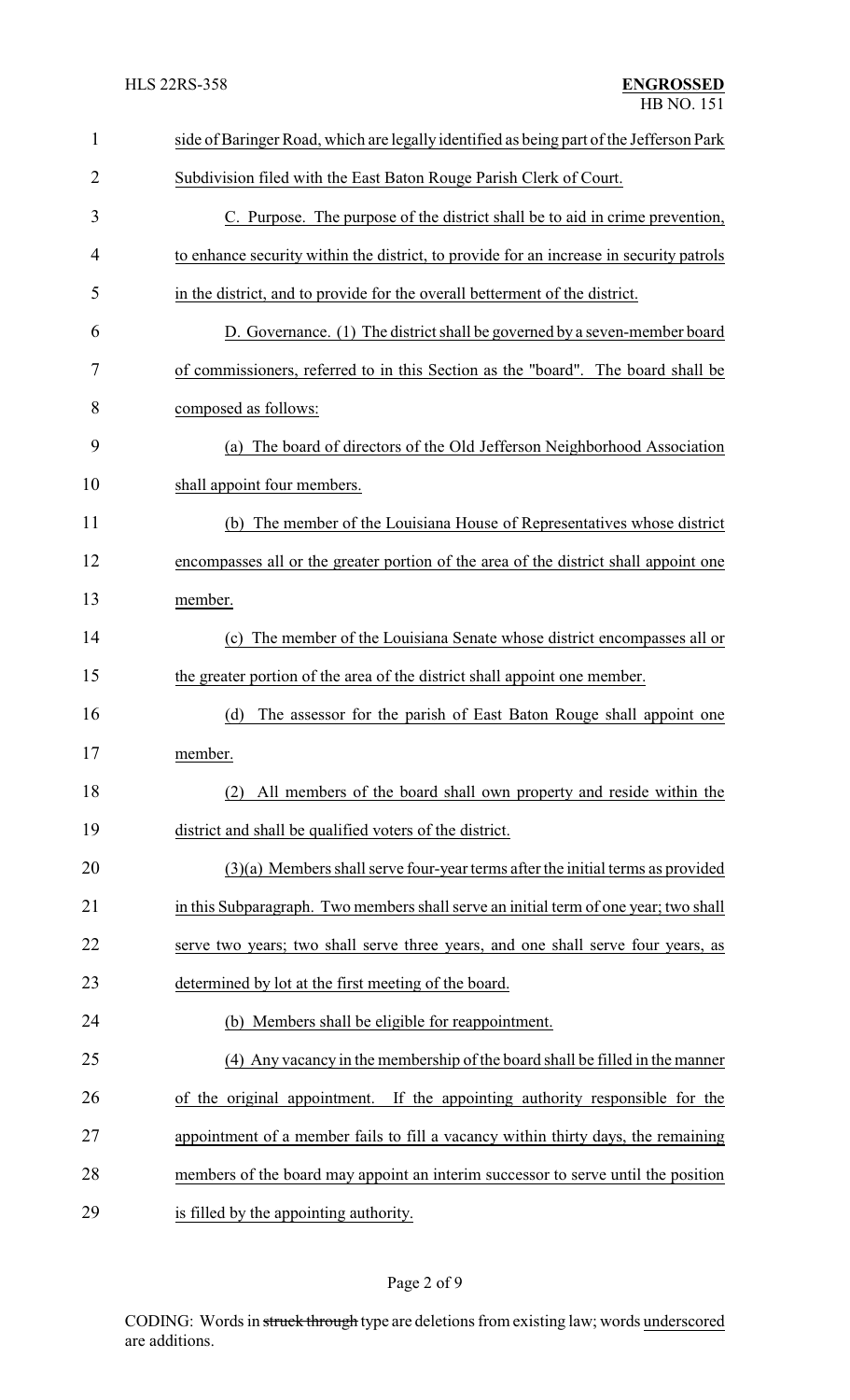| $\mathbf{1}$   | (5)<br>The board shall elect from its members a chairman, a vice chairman, a            |
|----------------|-----------------------------------------------------------------------------------------|
| $\overline{2}$ | secretary, a treasurer, and such other officers as it deems necessary. The duties of    |
| 3              | the officers shall be fixed by the bylaws adopted by the board.                         |
| 4              | (6) The members of the board shall serve without compensation but shall be              |
| 5              | reimbursed for reasonable out-of-pocket expenses directly related to the governance     |
| 6              | of the district, not to exceed one hundred dollars per year.                            |
| 7              | The board shall keep minutes of all meetings and shall make them<br>(7)                 |
| 8              | available through the secretary of the board. The minute books and archives of the      |
| 9              | district shall be maintained by the secretary of the board. The monies, funds, and      |
| 10             | accounts of the district shall be in the official custody of the board.                 |
| 11             | The board shall adopt such rules and regulations as it deems necessary<br>(8)           |
| 12             | or advisable for conducting its business affairs. The board shall hold regular          |
| 13             | meetings as shall be provided for in the bylaws and may hold special meetings at        |
| 14             | such times and places within East Baton Rouge Parish as may be prescribed in the        |
| 15             | bylaws.                                                                                 |
| 16             | (9) A majority of the membership of the board shall constitute a quorum for             |
| 17             | the transaction of business, and an official action of the board requires the favorable |
| 18             | vote of a majority of those members present and voting. All members of the board        |
| 19             | shall be voting members.                                                                |
| 20             | (10) The domicile of the board shall be in East Baton Rouge Parish.                     |
| 21             | E. Powers and duties. The district, acting through its board, shall have the            |
| 22             | following powers and duties:                                                            |
| 23             | (1) To sue and be sued.                                                                 |
| 24             | To adopt, use, and alter at will a corporate seal.<br>(2)                               |
| 25             | To receive and expend funds collected pursuant to Subsections F and G<br>(3)            |
| 26             | of this Section and in accordance with a budget adopted as provided by Subsection       |
| 27             | H of this Section.                                                                      |
| 28             | (4) To enter into contracts with individuals or entities, private or public.            |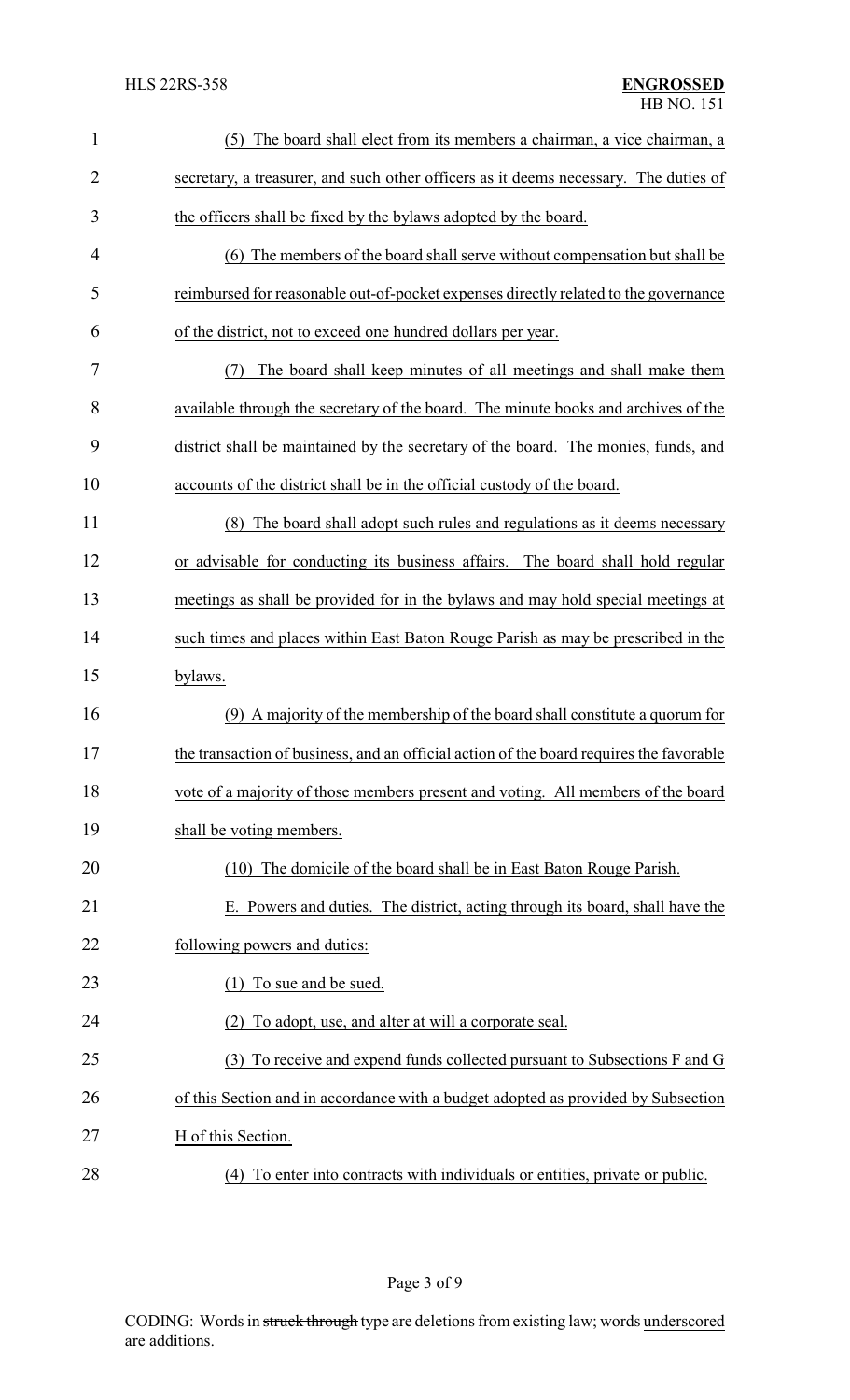| $\mathbf{1}$   | (5) To provide or enhance security patrols in the district, to provide for                |
|----------------|-------------------------------------------------------------------------------------------|
| $\overline{2}$ | improved lighting, signage, or matters relating to the security of the district, to       |
| 3              | provide for the beautification of and improvement to the district, and to provide         |
| 4              | generally for the overall betterment of the district.                                     |
| 5              | (6) To enter into contracts and agreements with one or more other districts               |
| 6              | for the joint security, improvement, or betterment of all participating districts.        |
| 7              | To provide for such services and make such expenditures as the board<br>(7)               |
| 8              | deems proper to carry out the purposes of the district.                                   |
| 9              | (8) To acquire or lease items and supplies which the board deems proper to                |
| 10             | carry out the purposes of the district.                                                   |
| 11             | (9) To procure and maintain liability insurance against any personal or legal             |
| 12             | liability of a board member that may be asserted or incurred based upon service as        |
| 13             | a member of the board or that may arise as a result of actions taken within the scope     |
| 14             | and discharge of duties as a member of the board.                                         |
| 15             | (10) To perform or have performed any other function or activity necessary                |
| 16             | or appropriate to carry out the purposes of the district or for the overall betterment    |
| 17             | of the district.                                                                          |
| 18             | F. Parcel fee. The governing authority of the district may impose and collect             |
| 19             | a parcel fee within the district subject to and in accordance with the provisions of this |
| 20             | Subsection:                                                                               |
| 21             | $(1)(a)$ The fee shall be imposed on each improved and unimproved parcel                  |
| 22             | located within the district.                                                              |
| 23             | For purposes of this Section, a parcel shall be defined as a lot, a<br>(b)                |
| 24             | subdivided portion of ground, or an individual tract within filings of Old Jefferson      |
| 25             | Subdivision, and which is listed on the tax rolls for assessment of property taxes. The   |
| 26             | owner of the parcel shall be responsible for payment of the fee.                          |
| 27             | The amount of the fee shall be as provided in a duly adopted<br>(2)(a)                    |
| 28             | resolution of the board. The fee shall be a flat fee per parcel not to exceed one         |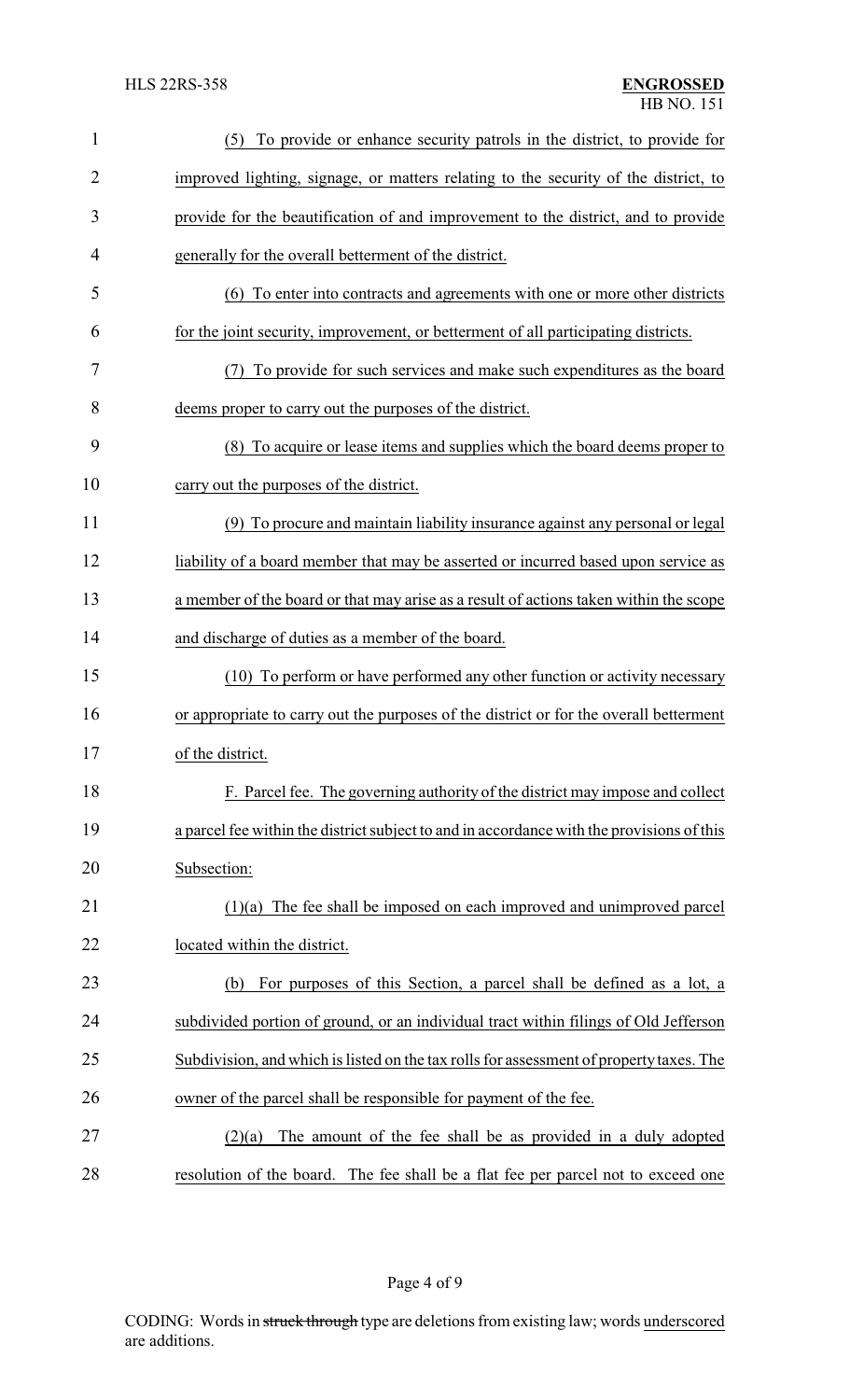| $\mathbf{1}$   | hundred fifty dollars per year for each parcel; however, the initial fee for the first |
|----------------|----------------------------------------------------------------------------------------|
| $\overline{2}$ | calendar year shall not exceed one hundred dollars per parcel.                         |
| 3              | (b) The board may increase the fee one time during each subsequent calendar            |
| 4              | year not to exceed five percent of the amount of the fee imposed during the previous   |
| 5              | calendar year; however, the amount of the fee shall not exceed the maximum amount      |
| 6              | authorized in Subparagraph (a) of this Paragraph.                                      |
| 7              | Notwithstanding the provisions of Subparagraphs (a) and (b) of this<br>(c)             |
| 8              | Paragraph, owners who have been granted the Louisiana Special Assessment Level         |
| 9              | pursuant to Article VII, Section $18(G)(1)$ of the Constitution of Louisiana shall be  |
| 10             | charged fifty percent of the parcel fee charged to other owners.                       |
| 11             | (d) No fee may be imposed or increased pursuant to the provisions of this              |
| 12             | Subsection unless the question of its imposition and the board's authority to increase |
| 13             | the fee has been approved by a majority of the registered voters of the district who   |
| 14             | vote on the proposition at an election held for that purpose in accordance with the    |
| 15             | Louisiana Election Code.                                                               |
| 16             | If approved, the fee and the board's authority to increase the fee shall<br>(e)        |
| 17             | expire in ten years, but the fee and the board's authority to increase the fee may be  |
| 18             | renewed if approved by a majority of the registered voters of the district voting on   |
| 19             | the proposition at an election as provided in Subparagraph (d) of this Paragraph. If   |
| 20             | the fee and board's authority to increase the fee is renewed, the term of the          |
| 21             | imposition of the fee shall be as provided in the proposition authorizing such         |
| 22             | renewal, not to exceed ten years.                                                      |
| 23             | (3) The fee shall be collected at the same time and in the same manner as ad           |
| 24             | valorem taxes are collected for East Baton Rouge Parish. The tax collector shall       |
| 25             | collect and remit to the district all amounts collected not more than sixty days after |
| 26             | collection; however, the district may enter into an agreement with the tax collector   |
| 27             | to authorize retention of an annual collection fee, not to exceed one percent of the   |
| 28             | amount collected.                                                                      |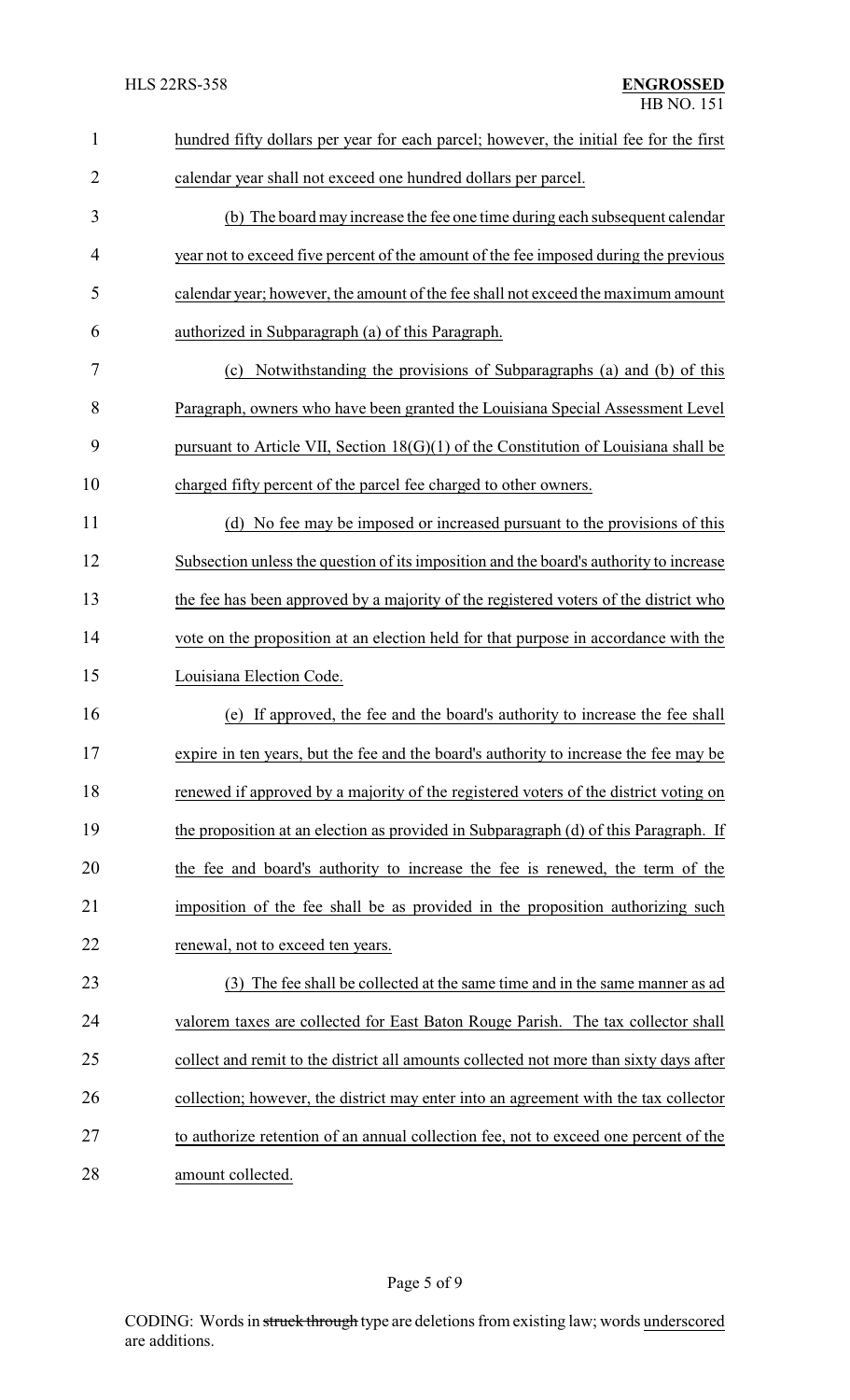| $\mathbf{1}$   | (4) Any parcel fee which is unpaid shall be added to the tax rolls of East               |
|----------------|------------------------------------------------------------------------------------------|
| $\overline{c}$ | Baton Rouge Parish and shall be enforced with the same authority and subject to the      |
| 3              | same penalties and procedures as unpaid ad valorem taxes.                                |
| $\overline{4}$ | G. Additional contributions. The district may solicit, accept, and expend                |
| 5              | additional voluntary contributions and grants to carry out the purposes of the district. |
| 6              | H. Budget. (1) The board shall adopt an annual budget in accordance with                 |
| 7              | the Louisiana Local Government Budget Act, R.S. 39:1301 et seq.                          |
| 8              | (2) The district shall be subject to audit by the legislative auditor pursuant           |
| 9              | to R.S. 24:513                                                                           |
| 10             | I. Miscellaneous provisions. (1) It is the purpose and intent of this Section            |
| 11             | that any additional law enforcement personnel and services provided for through the      |
| 12             | fees authorized in this Section shall be supplemental to, and not in lieu of, personnel  |
| 13             | and services to be provided in the district by publicly funded law enforcement           |
| 14             | agencies.                                                                                |
| 15             | If the district ceases to exist, any funds, equipment, and property of the<br>(2)        |
| 16             | district shall be transmitted to the governing authority of the municipality in which    |
| 17             | district is located if the district was located within the boundaries of an incorporated |
| 18             | area or to the governing authority of the parish of East Baton Rouge if the district     |
| 19             | was not located within the boundaries of an incorporated area and shall be used only     |
| 20             | within the district for the purposes set forth in this Section.                          |
| 21             | J. Indemnification and exculpation. (1) The district shall indemnify its                 |
| 22             | officers and board members to the fullest extent permitted by R.S. 12:227, as fully      |
| 23             | as if the district were a nonprofit corporation governed thereby, and as may be          |
| 24             | provided in the district's bylaws.                                                       |
| 25             | (2) No board member or officer of the district shall be liable to the district           |
| 26             | or to any individual who resides, owns property, visits, or otherwise conducts           |
| 27             | business in the district for monetary damages, for breach of his duties as a board       |
| 28             | member or officer, provided that this provision shall not eliminate or limit the         |
| 29             | liability of a board member or officer for any of the following:                         |

## Page 6 of 9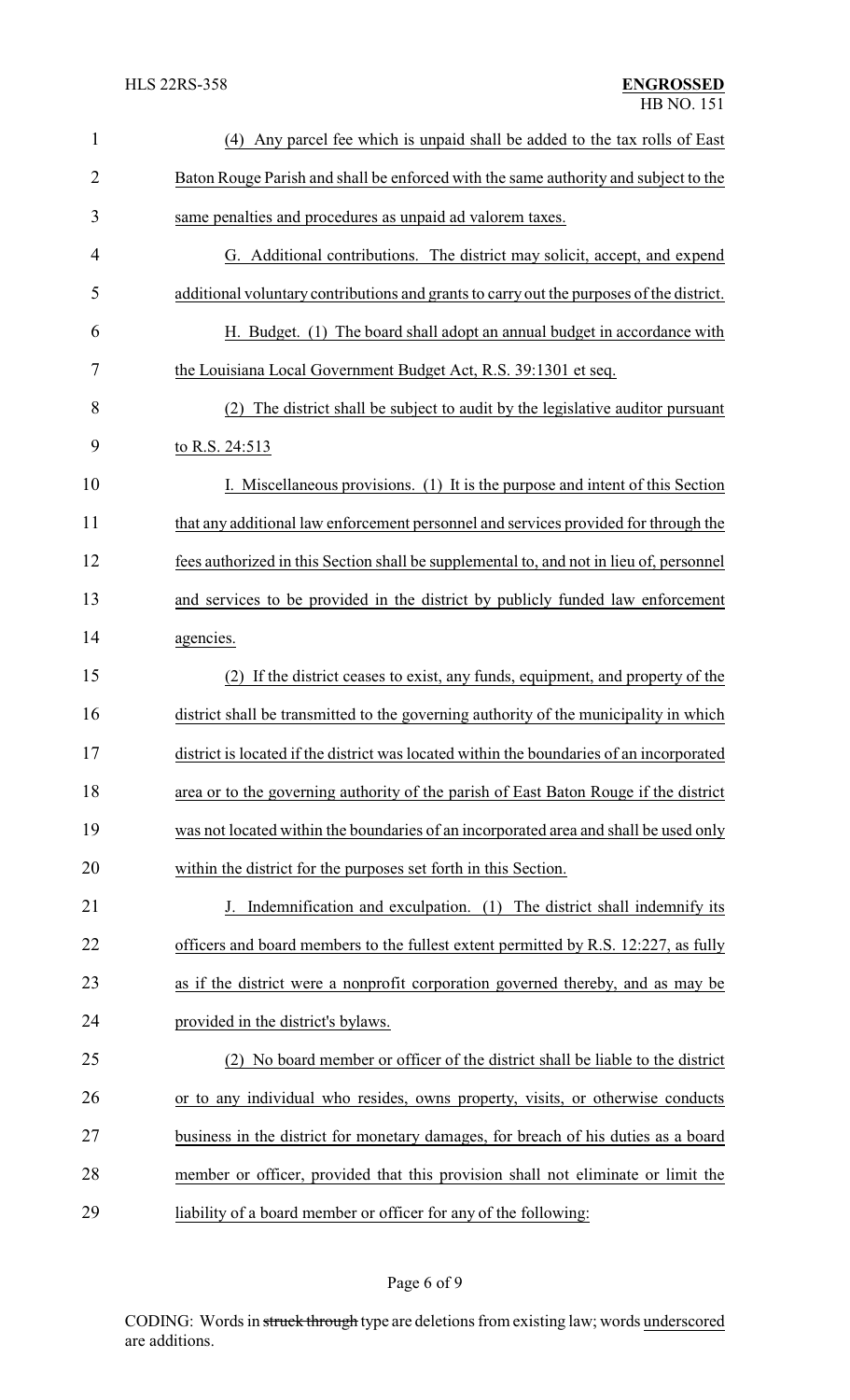| 1              | Acts or omissions not in good faith or which involve intentional<br>(a)                       |
|----------------|-----------------------------------------------------------------------------------------------|
| $\overline{2}$ | misconduct or a knowing violation of law.                                                     |
| 3              | Any transaction from which he or she derived an improper personal<br>(b)                      |
| 4              | benefit.                                                                                      |
| 5              | To the fullest extent permitted by R.S. 9:2792 et seq., including R.S.<br>(3)                 |
| 6              | 9:2792.1 through 2792.9, a person serving the district as a board member or officer           |
| 7              | shall not be individually liable for any act or omission arising out of the performance       |
| 8              | of his duties.                                                                                |
| 9              | Section 2. This Act shall become effective upon signature by the governor or, if not          |
| 10             | signed by the governor, upon expiration of the time for bills to become law without signature |
| 11             | by the governor, as provided by Article III, Section 18 of the Constitution of Louisiana. If  |
| 12             | vertoed by the governor and subsequently approved by the legislature, this Act shall become   |
| 13             | effective on the day following such approval.                                                 |

## DIGEST

The digest printed below was prepared by House Legislative Services. It constitutes no part of the legislative instrument. The keyword, one-liner, abstract, and digest do not constitute part of the law or proof or indicia of legislative intent. [R.S. 1:13(B) and 24:177(E)]

| HB 151 Engrossed | 2022 Regular Session | Edmonds |
|------------------|----------------------|---------|
|                  |                      |         |
|                  |                      |         |

**Abstract:** Creates the Old Jefferson Crime Prevention and Improvement District in East Baton Rouge Parish. Provides for the district's boundaries, purpose, governance, and funding, including the authority to impose a parcel fee.

Proposed law creates the Old Jefferson Crime Prevention and Improvement District in East Baton Rouge Parish as a political subdivision of the state for the purpose of aiding in crime prevention and providing for overall betterment of the district. Provides for district boundaries. Provides that the district shall be governed by a board of commissioners composed as follows:

- (1) Four members appointed by the Old Jefferson Neighborhood Assoc.
- (2) One member appointed by the member of the La. House of Representatives whose district encompasses all or the greater portion of the area of the district.
- (3) One member appointed by the member of the La. Senate whose district encompasses all or the greater portion of the area of the district.
- (4) One member appointed by the parish assessor of E. Baton Rouge.

Requires board members to own property and reside in the district and to be qualified voters of the district.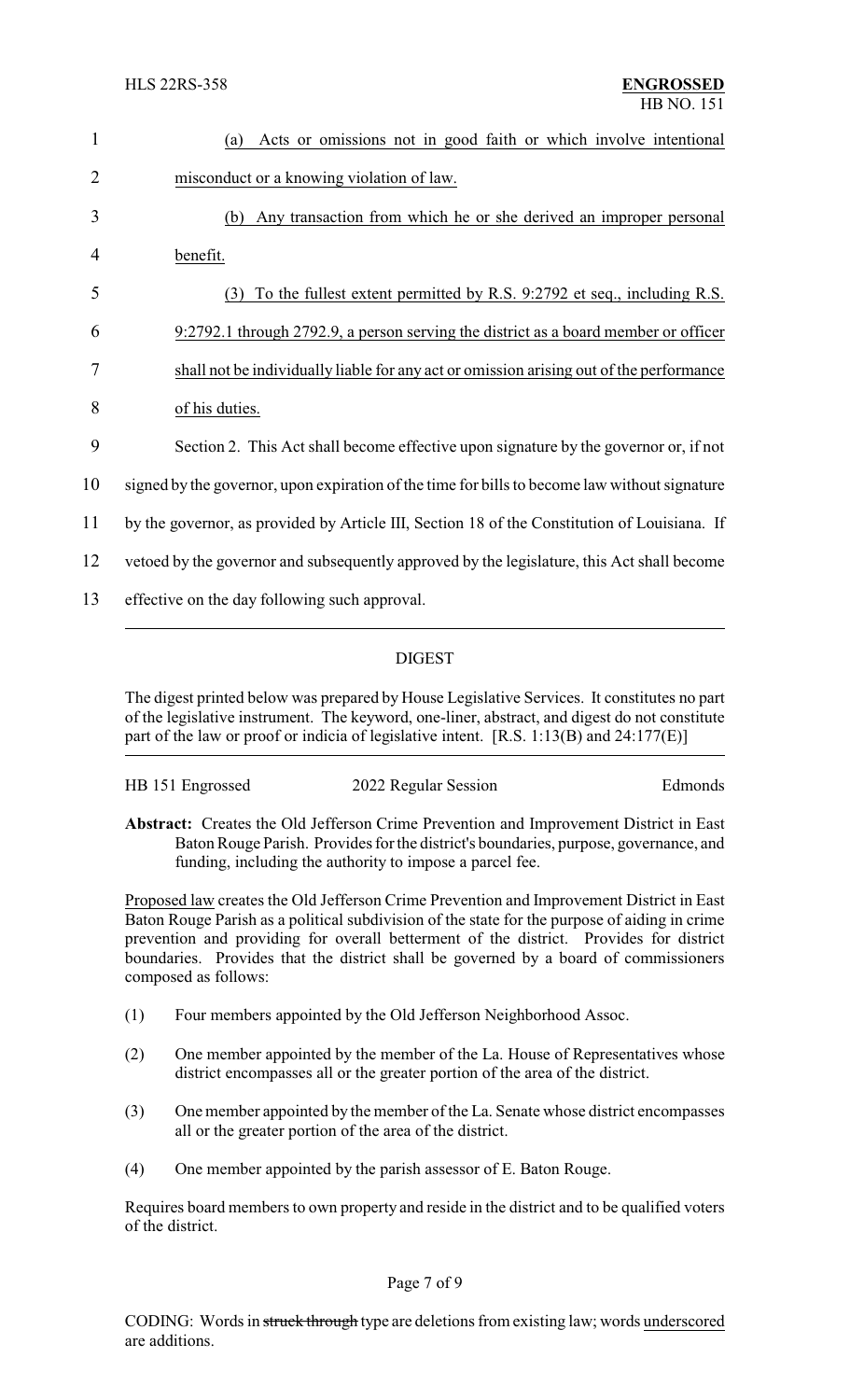Proposed law provides for the district's powers and duties including the following:

- (1) To sue and be sued.
- (2) To adopt, use, and alter at will a corporate seal.
- (3) To receive and expend funds from an authorized parcel fee and in accordance with an adopted budget.
- (4) To enter into contracts with individuals or entities, private or public.
- (5) To provide or enhance security patrols in the district, to provide for improved lighting, signage, or matters relating to the security of the district, to provide for the beautification of and improvement to the district, and to provide generally for the overall betterment of the district.
- (6) To enter into contracts and agreements with one or more other districts for the joint security, improvement, or betterment of all participating districts.

Proposed law authorizes the governing authority of the district, subject to voter approval, to impose and collect a parcel fee on each improved and unimproved parcel within the district not to exceed \$150 per parcel per year, which amount shall be as provided in a duly adopted board resolution. Provides, however, that the initial fee for the first calendar year shall not exceed \$100 per parcel. Authorizes the board to increase the fee one time during each calendar year not to exceed 5% of the amount of the fee imposed during the previous calendar year. Present law provides however, that an owner who qualifies for the special assessment pursuant to present constitution (Art. 7, Sec.  $18(G)(1)$ ) shall be charged 50% of the amount charged to other owners.

Present law provides that the fee and the board's authority to increase the fee expires in 10 years, but authorizes renewal of the fee for a term not to exceed 10 years. Defines "parcel" as a lot, a subdivided portion of ground, or an individual tract within the boundaries of the district which is listed on the tax rolls for assessment of property taxes.

Proposed law provides that the fee shall be collected in the same manner and at the same time as ad valorem taxes and that any unpaid fee shall be added to the parish tax rolls and enforced with the same authority and subject to the same penalties and procedures as unpaid ad valorem taxes. Requires the tax collector to remit to the district all amounts collected not more than 60 days after collection and authorizes the district to enter into an agreement with the tax collector to authorize the retention of a collection fee, not to exceed 1% of the amount collected.

Proposed law requires the district's board to adopt an annual budget in accordance with the La. Local Government Budget Act and provides that the district shall be subject to audit by the legislative auditor.

Proposed law provides that it is the purpose and intent of proposed law that the additional law enforcement personnel and their services provided for through the fees authorized by proposed law shall be supplemental to, and not in lieu of, personnel and services provided in the district by publicly funded law enforcement agencies.

Proposed law provides that if the district ceases to exist, all district funds and property shall be transmitted to the governing authority of the municipality in which district is located if the district was in an incorporated area or to E Baton Rouge Parish if the district was not in an incorporated area and used to promote and enhance the security, beautification, and overall betterment of the area included within the district.